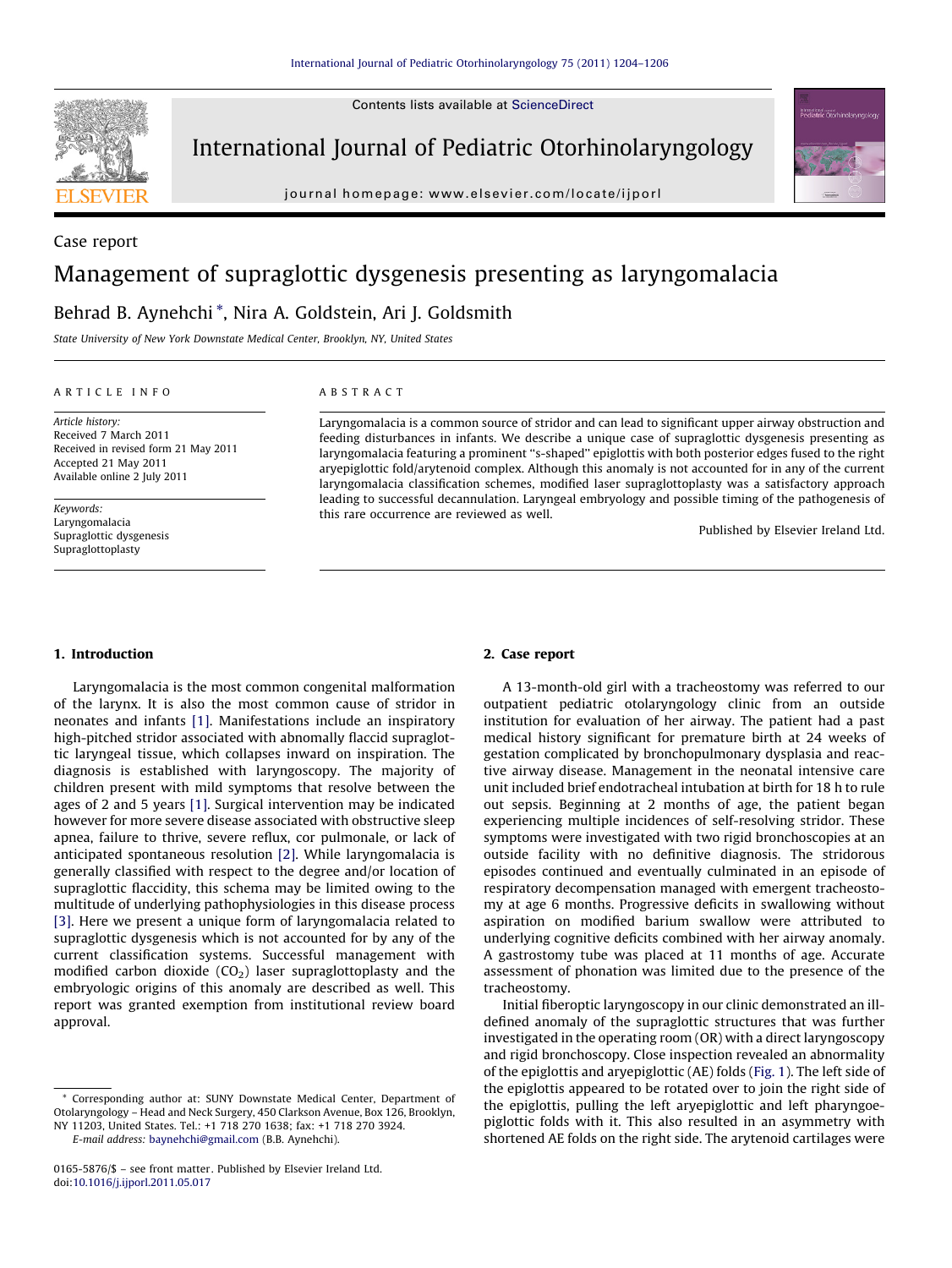<span id="page-1-0"></span>

Fig. 1. Supraglottic dysgenesis visualized on direct laryngoscopy with both posterior edges of the epiglottis fused to the right arytenoid complex.

noted to be in good position with spontaneous movement, indicating at least some degree of vocal fold mobility on both sides. The pyriform sinuses and postcricoid region appeared to be normal as well. Acquired subglottic stenosis with subglottic narrowing and suprastomal granulation tissue without tracheomalacia was also noted. Correction of the supraglottic abnormality took place with a carbon dioxide  $(CO<sub>2</sub>)$  laser set to 3 W. The redundant epiglottic tissue was removed from its posterior attachment, allowing it to swing forward and heal in its intended position. Both AE folds were also lysed to further facilitate epiglottic repositioning. Six weeks following this initial procedure, the patient was returned to the OR for a repeat direct laryngoscopy, rigid bronchoscopy, and revision supraglottoplasty (Fig. 2). The  $CO<sub>2</sub>$  laser set to 3 W was this time used to trim down redundant epiglottic tissue in an effort to prevent collapse during inspiration. The suprastomal granuloma was addressed with a microdebrider set to 1000 rpm. The subglottic lumen was then dilated with a 10 mm balloon. Successful decannulation took place shortly afterwards with no subsequent stridor or respiratory difficulty at 7 months follow-up. Voicing was satisfactory as well. Although swallowing did improve, the gastrostomy remained due to cognitive limitations.

#### 3. Discussion

While the etiology of laryngomalacia remains largely unknown, four primary causes have been suggested: cartilage immaturity, anatomic abnormalities, neuromuscular immaturity, and the presence of gastroesophageal reflux disease (GERD) [\[2\]](#page-2-0).

Proposed classification schemes reflect the most frequently encountered sites of supraglottic collapse (anterior, posterior, lateral, or any combination of the three). Holinger and Konior [\[4\]](#page-2-0) defined laryngomalacia based on the direction of supraglottic collapse: posterolateral (type A), complete (type B), or anterior (type C). In an attempt to account for severity in addition to location of collapse, Lee et al. [\[3\]](#page-2-0) created an expansion of the Holinger system as group I (type A only), group II (type B or  $B + A$ ), or group III (type C,  $C + A$ , or  $C + B + A$ ). Kay and Goldsmith [\[5\]](#page-2-0) further classified laryngomalacia anatomically and functionally as: type 1 (foreshortened or tight AE folds), type 2 (presence of soft tissue in the supraglottis), or type 3 (other functional etiologies, such as neuromuscular disorders). Features on our patients intraoperative and awake fiberoptic laryngoscopic examinations of excessive/obstructive epiglottic tissue and foreshortened AE folds are most consistent with a Holinger type A and C, Lee group III, or Kay type 1 and type 2. The unilateral fusion ofthe epiglottis to the right arytenoid/AE fold complex observed in our case (Fig. 3) however, is not accounted for any of the known classification systems.

A brief review of laryngeal embryology may shed light on the most likely timing of our encountered anomaly ([Table](#page-2-0) 1) [\[6\]](#page-2-0). We hypothesize that the supraglottic dysgenesis observed in our patient took place during days 30–32 of gestation, where the hypobranchial eminence and primitive arytenoid swellings gave rise to the epiglottis and aryepiglottic folds, respectively.

Surgical techniques for laryngomalacia generally involve supraglottoplasty for posterior and lateral supraglottis, and epiglottopexy with or without supraglottoplasty for obstruction anteriorly [\[2\].](#page-2-0) In terms of supraglottoplasty, satisfactory results have been achieved with both cold knife or laser approaches [\[7,8\],](#page-2-0) although these techniques have never been compared prospectively. In this matter, success may lay in the surgeon's judgment, personal preference, and technical skills rather than the specific surgical tools. Despite the unique presentation as a supraglottic dysgenesis, we were pleased with the positive response to



Fig. 2. Direct laryngoscopic view of the supraglottic structures 6 weeks after initial supraglottoplasty. The epiglottis is returned to an anterior location, no longer obstructing the glottis.



Fig. 3. A schematic drawing depicting the aberrant fusion of the left edge of the epiglottis fused to the right arytenoid complex.